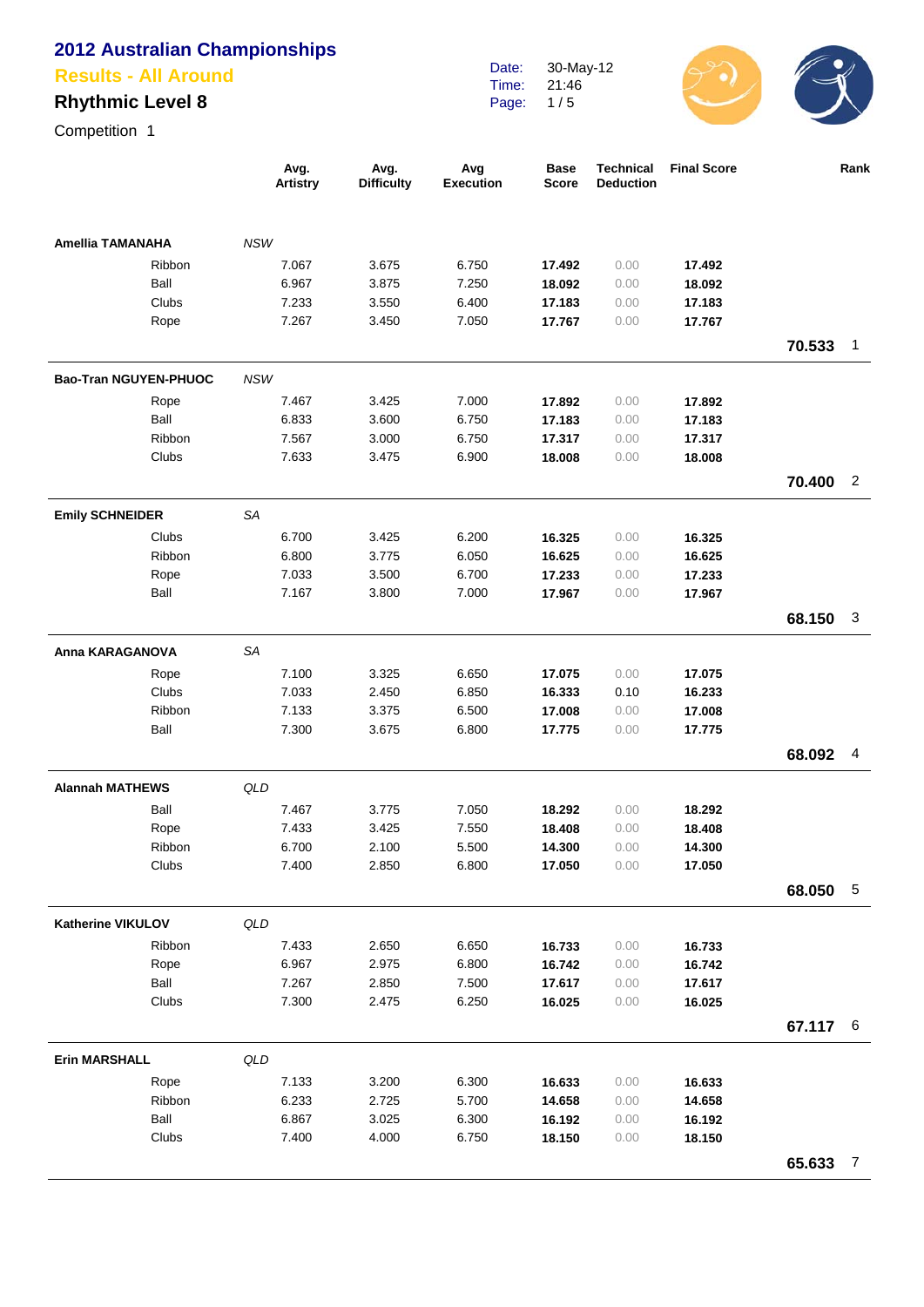#### **Results - All Around**

# **Rhythmic Level 8**

| Date: | 30-May-12 |
|-------|-----------|
| Time: | 21:46     |
| Page: | 2/5       |



|                         |        | Avg.<br><b>Artistry</b> | Avg.<br><b>Difficulty</b> | Avg<br>Execution | <b>Base</b><br><b>Score</b> | <b>Technical</b><br><b>Deduction</b> | <b>Final Score</b> |           | Rank |
|-------------------------|--------|-------------------------|---------------------------|------------------|-----------------------------|--------------------------------------|--------------------|-----------|------|
| <b>Isabella GOODMAN</b> |        | <b>NSW</b>              |                           |                  |                             |                                      |                    |           |      |
|                         | Ball   | 7.100                   | 2.600                     | 6.850            | 16.550                      | 0.00                                 | 16.550             |           |      |
|                         | Clubs  | 7.200                   | 2.575                     | 6.350            | 16.125                      | 0.00                                 | 16.125             |           |      |
|                         | Rope   | 7.033                   | 3.100                     | 7.250            | 17.383                      | 0.00                                 | 17.383             |           |      |
|                         | Ribbon | 6.033                   | 2.225                     | 5.800            | 14.058                      | 0.00                                 | 14.058             |           |      |
|                         |        |                         |                           |                  |                             |                                      |                    | 64.117    | 8    |
| <b>Nikita ROSENDAHL</b> |        | QLD                     |                           |                  |                             |                                      |                    |           |      |
|                         | Clubs  | 6.800                   | 2.850                     | 5.850            | 15.500                      | 0.00                                 | 15.500             |           |      |
|                         | Ribbon | 6.567                   | 2.550                     | 5.850            | 14.967                      | 0.00                                 | 14.967             |           |      |
|                         | Rope   | 7.033                   | 3.525                     | 6.550            | 17.108                      | 0.00                                 | 17.108             |           |      |
|                         | Ball   | 6.667                   | 3.300                     | 6.550            | 16.517                      | 0.00                                 | 16.517             |           |      |
|                         |        |                         |                           |                  |                             |                                      |                    | 64.092    | 9    |
| <b>Emily ABBOT</b>      |        | <b>SA</b>               |                           |                  |                             |                                      |                    |           |      |
|                         | Ball   | 6.667                   | 3.100                     | 6.200            | 15.967                      | 0.00                                 | 15.967             |           |      |
|                         | Clubs  | 6.733                   | 2.725                     | 6.150            | 15.608                      | 0.00                                 | 15.608             |           |      |
|                         | Rope   | 6.933                   | 3.325                     | 6.550            | 16.808                      | 0.00                                 | 16.808             |           |      |
|                         | Ribbon | 6.967                   | 2.250                     | 6.450            | 15.667                      | 0.00                                 | 15.667             |           |      |
|                         |        |                         |                           |                  |                             |                                      |                    | 64.050 10 |      |
| <b>Amie LONG</b>        |        | <b>NSW</b>              |                           |                  |                             |                                      |                    |           |      |
|                         | Ball   | 6.633                   | 3.575                     | 6.400            | 16.608                      | 0.00                                 | 16.608             |           |      |
|                         | Clubs  | 7.000                   | 2.300                     | 6.200            | 15.500                      | 0.00                                 | 15.500             |           |      |
|                         | Ribbon | 6.500                   | 2.175                     | 5.950            | 14.625                      | 0.00                                 | 14.625             |           |      |
|                         | Rope   | 6.967                   | 3.300                     | 6.650            | 16.917                      | 0.00                                 | 16.917             |           |      |
|                         |        |                         |                           |                  |                             |                                      |                    | 63.650 11 |      |
| <b>Sasha BYRNES</b>     |        | SA                      |                           |                  |                             |                                      |                    |           |      |
|                         | Rope   | 6.667                   | 3.125                     | 6.150            | 15.942                      | 0.00                                 | 15.942             |           |      |
|                         | Ribbon | 5.533                   | 1.975                     | 5.500            | 13.008                      | 0.00                                 | 13.008             |           |      |
|                         | Ball   | 7.033                   | 3.625                     | 6.850            | 17.508                      | 0.00                                 | 17.508             |           |      |
|                         | Clubs  | 6.900                   | 3.725                     | 6.550            | 17.175                      | 0.00                                 | 17.175             |           |      |
|                         |        |                         |                           |                  |                             |                                      |                    | 63.633 12 |      |
| <b>Alexandra DIXON</b>  |        | <b>NSW</b>              |                           |                  |                             |                                      |                    |           |      |
|                         | Ribbon | 6.700                   | 2.750                     | 6.600            | 16.050                      | 0.00                                 | 16.050             |           |      |
|                         | Ball   | 6.533                   | 2.475                     | 6.250            | 15.258                      | 0.00                                 | 15.258             |           |      |
|                         | Rope   | 7.033                   | 2.750                     | 7.050            | 16.833                      | 0.00                                 | 16.833             |           |      |
|                         | Clubs  | 7.100                   | 2.175                     | 6.200            | 15.475                      | 0.00                                 | 15.475             |           |      |
|                         |        |                         |                           |                  |                             |                                      |                    | 63.617 13 |      |
| <b>Ashlee EMMERSON</b>  |        | VIC                     |                           |                  |                             |                                      |                    |           |      |
|                         | Rope   | 7.100                   | 2.650                     | 6.750            | 16.500                      | 0.00                                 | 16.500             |           |      |
|                         | Clubs  | 7.233                   | 2.700                     | 7.050            | 16.983                      | 0.00                                 | 16.983             |           |      |
|                         | Ball   | 6.833                   | 2.275                     | 5.950            | 15.058                      | 0.00                                 | 15.058             |           |      |
|                         | Ribbon | 6.833                   | 1.750                     | 6.350            | 14.933                      | 0.00                                 | 14.933             |           |      |
|                         |        |                         |                           |                  |                             |                                      |                    | 63.475 14 |      |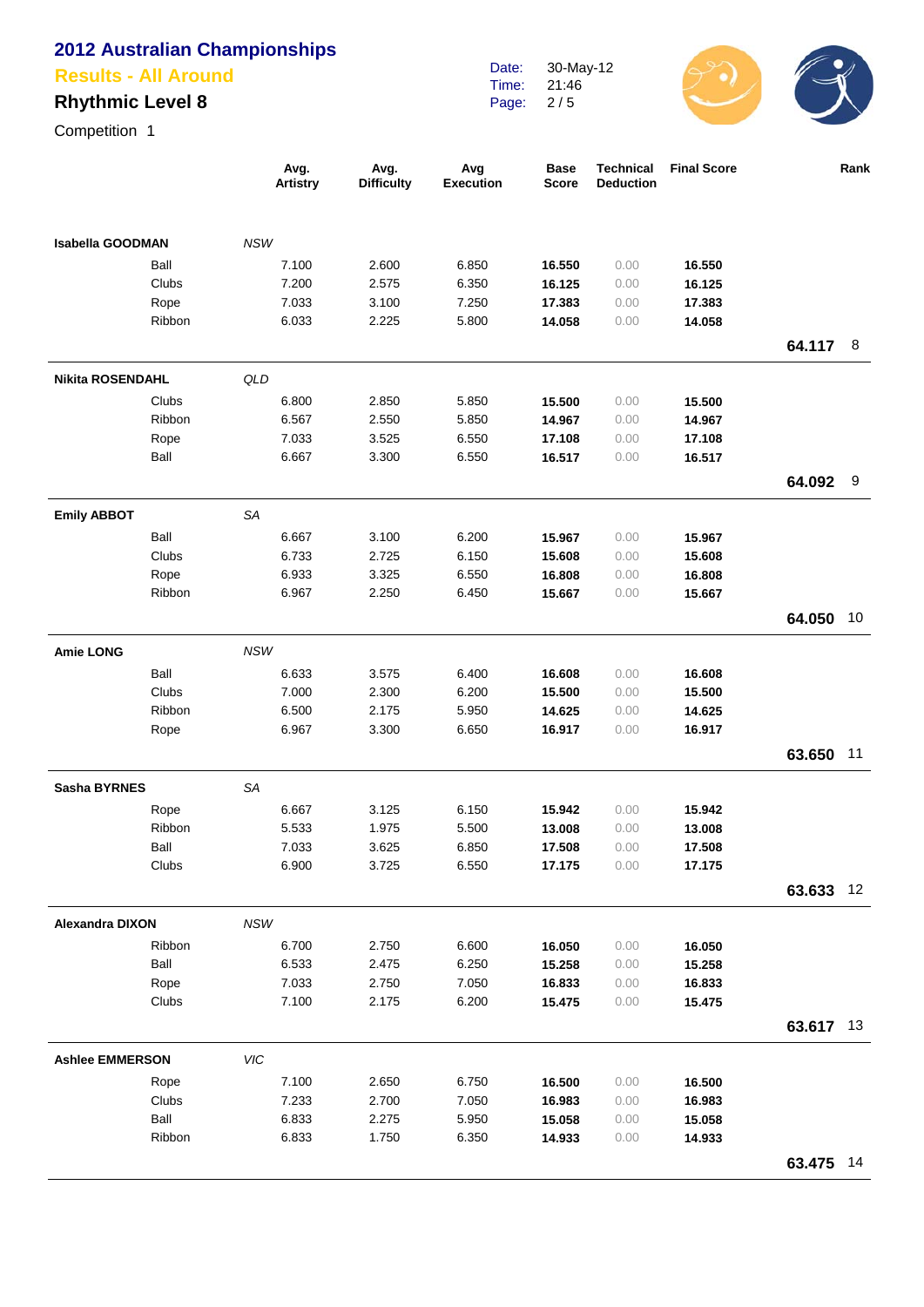#### **Results - All Around**

## **Rhythmic Level 8**

Date: Time: Page: 30-May-12 21:46 3 / 5



|                         |                      |            | Avg.<br><b>Artistry</b> | Avg.<br><b>Difficulty</b> | Avg<br><b>Execution</b> | <b>Base</b><br><b>Score</b> | <b>Technical</b><br><b>Deduction</b> | <b>Final Score</b> |           | Rank |
|-------------------------|----------------------|------------|-------------------------|---------------------------|-------------------------|-----------------------------|--------------------------------------|--------------------|-----------|------|
| <b>Erika DAHER</b>      |                      | VIC        |                         |                           |                         |                             |                                      |                    |           |      |
|                         | Rope                 |            | 7.033                   | 2.950                     | 6.550                   | 16.533                      | 0.00                                 | 16.533             |           |      |
|                         | Ribbon               |            | 6.267                   | 2.675                     | 6.350                   | 15.292                      | 0.00                                 | 15.292             |           |      |
|                         | Ball                 |            | 7.067                   | 3.200                     | 7.150                   | 17.417                      | 0.00                                 | 17.417             |           |      |
|                         | Clubs                |            | 6.533                   | 1.375                     | 5.500                   | 13.408                      | 0.00                                 | 13.408             |           |      |
|                         |                      |            |                         |                           |                         |                             |                                      |                    | 62.650    | 15   |
| <b>Emily GRIFFITHS</b>  |                      | NZ         |                         |                           |                         |                             |                                      |                    |           |      |
|                         | Rope                 |            | 6.600                   | 2.475                     | 6.950                   | 16.025                      | 0.00                                 | 16.025             |           |      |
|                         | Ribbon               |            | 7.033                   | 3.225                     | 6.150                   | 16.408                      | 0.00                                 | 16.408             |           |      |
|                         | Ball                 |            | 7.167                   | 3.500                     | 6.750                   | 17.417                      | 0.00                                 | 17.417             |           |      |
|                         | Clubs                |            | 5.767                   | 2.200                     | 5.150                   | 13.117                      | 0.40                                 | 12.717             |           |      |
|                         |                      |            |                         |                           |                         |                             |                                      |                    | 62.567    | 16   |
| Kelly-Maree BAKOULIS    |                      | <b>NSW</b> |                         |                           |                         |                             |                                      |                    |           |      |
|                         | Rope                 |            | 7.033                   | 2.575                     | 6.900                   | 16.508                      | 0.00                                 | 16.508             |           |      |
|                         | Clubs                |            | 6.933                   | 2.275                     | 6.350                   | 15.558                      | 0.00                                 | 15.558             |           |      |
|                         | Ball                 |            | 6.400                   | 2.225                     | 6.350                   | 14.975                      | 0.00                                 | 14.975             |           |      |
|                         | Ribbon               |            | 6.800                   | 2.375                     | 5.950                   | 15.125                      | 0.00                                 | 15.125             |           | 17   |
|                         |                      |            |                         |                           |                         |                             |                                      |                    | 62.167    |      |
| <b>Amelia LONEY</b>     |                      | WA         |                         |                           |                         |                             |                                      |                    |           |      |
|                         | Ribbon               |            | 5.900                   | 3.400                     | 5.350                   | 14.650                      | 0.05                                 | 14.600             |           |      |
|                         | Ball                 |            | 6.233                   | 3.200                     | 6.000                   | 15.433                      | 0.00                                 | 15.433             |           |      |
|                         | Clubs                |            | 6.567                   | 2.900                     | 6.600                   | 16.067                      | 0.00                                 | 16.067             |           |      |
|                         | Rope                 |            | 6.500                   | 3.700                     | 5.800                   | 16.000                      | 0.10                                 | 15.900             | 62.000    | 18   |
|                         |                      |            |                         |                           |                         |                             |                                      |                    |           |      |
| <b>Shannon THORSNES</b> |                      | NZ         |                         |                           |                         |                             |                                      |                    |           |      |
|                         | Ribbon               |            | 6.267                   | 2.400                     | 6.000                   | 14.667                      | 0.00                                 | 14.667             |           |      |
|                         | Ball                 |            | 6.900                   | 3.475                     | 6.200                   | 16.575                      | 0.00                                 | 16.575             |           |      |
|                         | Clubs<br>Rope        |            | 6.400<br>6.133          | 2.825<br>2.875            | 6.350<br>6.150          | 15.575<br>15.158            | 0.00<br>0.00                         | 15.575<br>15.158   |           |      |
|                         |                      |            |                         |                           |                         |                             |                                      |                    | 61.975    | 19   |
|                         |                      |            |                         |                           |                         |                             |                                      |                    |           |      |
| <b>Kyra FRANKLIN</b>    |                      | QLD        |                         |                           |                         |                             |                                      |                    |           |      |
|                         | Rope<br><b>Clubs</b> |            | 6.133<br>7.500          | 2.025<br>3.000            | 6.300<br>6.600          | 14.458                      | 0.00<br>0.00                         | 14.458             |           |      |
|                         | Ribbon               |            | 6.367                   | 3.350                     | 6.300                   | 17.100<br>16.017            | 0.00                                 | 17.100<br>16.017   |           |      |
|                         | Ball                 |            | 5.933                   | 2.500                     | 5.750                   | 14.183                      | 0.00                                 | 14.183             |           |      |
|                         |                      |            |                         |                           |                         |                             |                                      |                    | 61.758 20 |      |
| Paige WALSH             |                      | NZ         |                         |                           |                         |                             |                                      |                    |           |      |
|                         | Rope                 |            | 6.200                   | 3.050                     | 6.900                   | 16.150                      | 0.00                                 | 16.150             |           |      |
|                         | Ribbon               |            | 6.033                   | 2.050                     | 6.100                   | 14.183                      | 0.00                                 | 14.183             |           |      |
|                         | Ball                 |            | 6.300                   | 2.825                     | 7.000                   | 16.125                      | 0.00                                 | 16.125             |           |      |
|                         | Clubs                |            | 6.667                   | 2.125                     | 6.400                   | 15.192                      | 0.00                                 | 15.192             |           |      |
|                         |                      |            |                         |                           |                         |                             |                                      |                    | 61.650 21 |      |
|                         |                      |            |                         |                           |                         |                             |                                      |                    |           |      |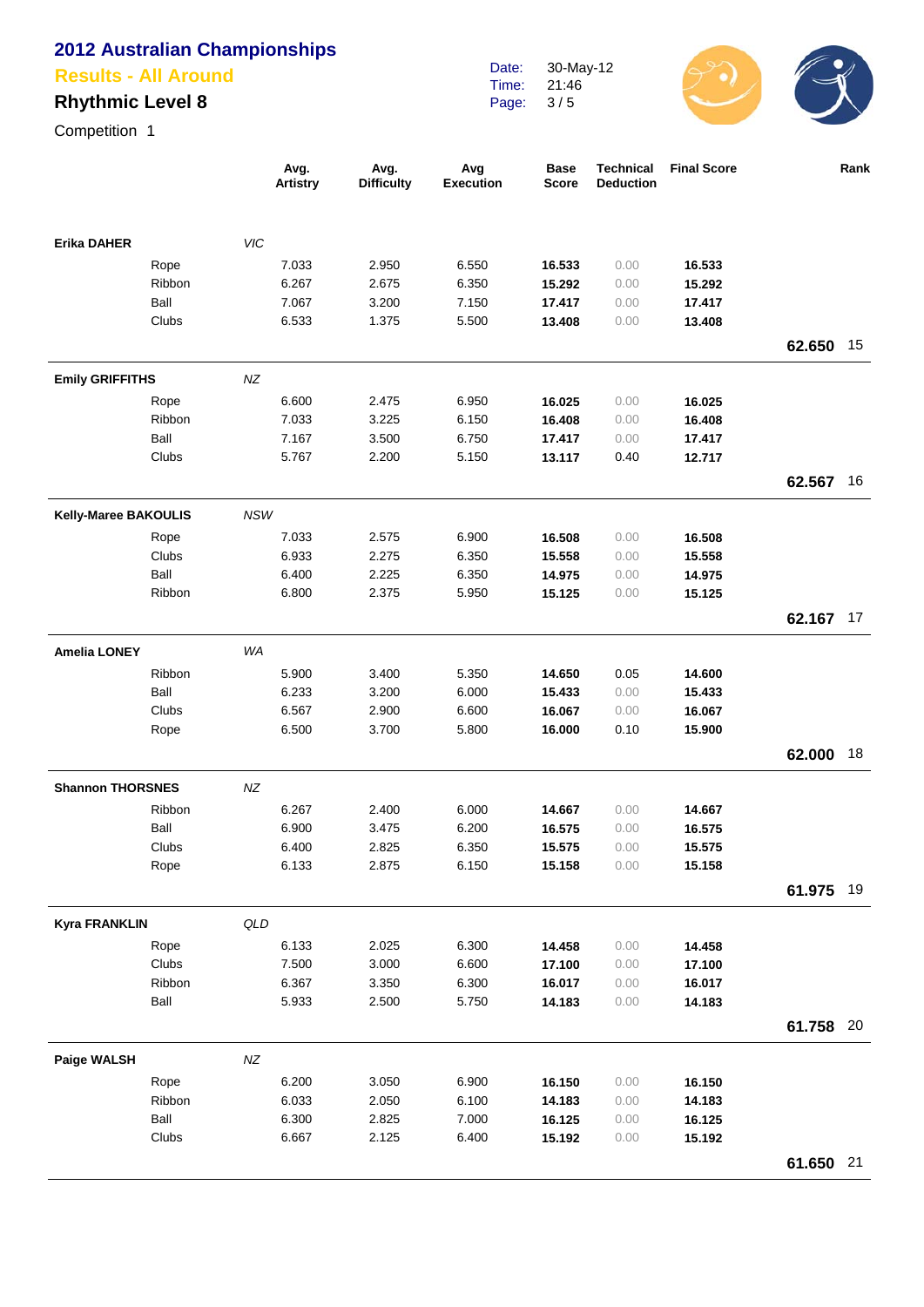#### **Results - All Around**

## **Rhythmic Level 8**

Date: Time: Page: 30-May-12 21:46 4 / 5



|                              |               | Avg.<br><b>Artistry</b> | Avg.<br><b>Difficulty</b> | Avg<br><b>Execution</b> | <b>Base</b><br><b>Score</b> | <b>Technical</b><br><b>Deduction</b> | <b>Final Score</b> |           | Rank |
|------------------------------|---------------|-------------------------|---------------------------|-------------------------|-----------------------------|--------------------------------------|--------------------|-----------|------|
| <b>Julia TOWNLEY</b>         |               | VIC                     |                           |                         |                             |                                      |                    |           |      |
|                              | Rope          | 6.700                   | 3.100                     | 7.050                   | 16.850                      | 0.00                                 | 16.850             |           |      |
|                              | Ribbon        | 5.933                   | 1.925                     | 5.500                   | 13.358                      | 0.00                                 | 13.358             |           |      |
|                              | Ball          | 6.533                   | 1.975                     | 6.350                   | 14.858                      | 0.00                                 | 14.858             |           |      |
|                              | Clubs         | 6.800                   | 2.725                     | 6.600                   | 16.125                      | 0.00                                 | 16.125             |           |      |
|                              |               |                         |                           |                         |                             |                                      |                    | 61.192 22 |      |
| <b>Courtney PRESS</b>        |               | WA                      |                           |                         |                             |                                      |                    |           |      |
|                              | Rope          | 6.433                   | 3.150                     | 6.100                   | 15.683                      | 0.00                                 | 15.683             |           |      |
|                              | Clubs         | 5.600                   | 2.375                     | 5.500                   | 13.475                      | 0.05                                 | 13.425             |           |      |
|                              | Ribbon        | 6.467                   | 2.925                     | 6.550                   | 15.942                      | 0.00                                 | 15.942             |           |      |
|                              | Ball          | 6.167                   | 3.575                     | 6.350                   | 16.092                      | 0.00                                 | 16.092             |           |      |
|                              |               |                         |                           |                         |                             |                                      |                    | 61.142 23 |      |
| <b>Madeleine CVETANOVSKI</b> |               | <b>NSW</b>              |                           |                         |                             |                                      |                    |           |      |
|                              | Rope          | 6.533                   | 3.000                     | 6.250                   | 15.783                      | 0.00                                 | 15.783             |           |      |
|                              | Clubs         | 6.600                   | 2.800                     | 6.200                   | 15.600                      | 0.00                                 | 15.600             |           |      |
|                              | Ball          | 6.200                   | 2.750                     | 5.650                   | 14.600                      | 0.00                                 | 14.600             |           |      |
|                              | Ribbon        | 6.433                   | 2.200                     | 6.050                   | 14.683                      | 0.00                                 | 14.683             |           |      |
|                              |               |                         |                           |                         |                             |                                      |                    | 60.667    | 24   |
| <b>Amelia MEASDAY</b>        |               | <b>NSW</b>              |                           |                         |                             |                                      |                    |           |      |
|                              | Rope          | 6.300                   | 1.975                     | 5.900                   | 14.175                      | 0.00                                 | 14.175             |           |      |
|                              | Ribbon        | 6.733                   | 2.425                     | 6.000                   | 15.158                      | 0.00                                 | 15.158             |           |      |
|                              | Ball          | 7.000                   | 2.350                     | 6.500                   | 15.850                      | 0.00                                 | 15.850             |           |      |
|                              | Clubs         | 6.733                   | 2.275                     | 6.200                   | 15.208                      | 0.00                                 | 15.208             |           |      |
|                              |               |                         |                           |                         |                             |                                      |                    | 60.392    | 25   |
| <b>Emma MORRISON</b>         |               | <b>VIC</b>              |                           |                         |                             |                                      |                    |           |      |
|                              | Ribbon        | 6.200                   | 2.350                     | 6.150                   | 14.700                      | 0.00                                 | 14.700             |           |      |
|                              | Rope          | 6.333                   | 1.650                     | 6.300                   | 14.283                      | 0.00                                 | 14.283             |           |      |
|                              | Clubs         | 6.567                   | 2.050                     | 5.800                   | 14.417                      | 0.00                                 | 14.417             |           |      |
|                              | Ball          | 6.467                   | 2.375                     | 7.350                   | 16.192                      | 0.00                                 | 16.192             |           |      |
|                              |               |                         |                           |                         |                             |                                      |                    | 59.592 26 |      |
| <b>Katie WORTH</b>           |               | WA                      |                           |                         |                             |                                      |                    |           |      |
|                              | Clubs         | 6.600                   | 2.525                     | 6.000                   | 15.125                      | 0.00                                 | 15.125             |           |      |
|                              | Rope          | 6.067                   | 1.925                     | 5.900                   | 13.892                      | 0.00                                 | 13.892             |           |      |
|                              | Ribbon        | 6.300                   | 2.525                     | 6.550                   | 15.375                      | 0.00                                 | 15.375             |           |      |
|                              | Ball          | 6.600                   | 2.300                     | 5.900                   | 14.800                      | 0.00                                 | 14.800             |           |      |
|                              |               |                         |                           |                         |                             |                                      |                    | 59.192 27 |      |
| <b>Evie BURTON</b>           |               | WA                      |                           |                         |                             |                                      |                    |           |      |
|                              | Ribbon        | 6.300                   | 2.025                     | 6.650                   | 14.975                      | 0.00                                 | 14.975             |           |      |
|                              | Ball          | 6.433<br>5.767          | 2.500<br>1.550            | 6.200<br>5.550          | 15.133<br>12.867            | 0.00<br>0.00                         | 15.133             |           |      |
|                              | Rope<br>Clubs | 6.600                   | 2.025                     | 6.200                   | 14.825                      | 0.00                                 | 12.867<br>14.825   |           |      |
|                              |               |                         |                           |                         |                             |                                      |                    |           |      |
|                              |               |                         |                           |                         |                             |                                      |                    | 57.800 28 |      |